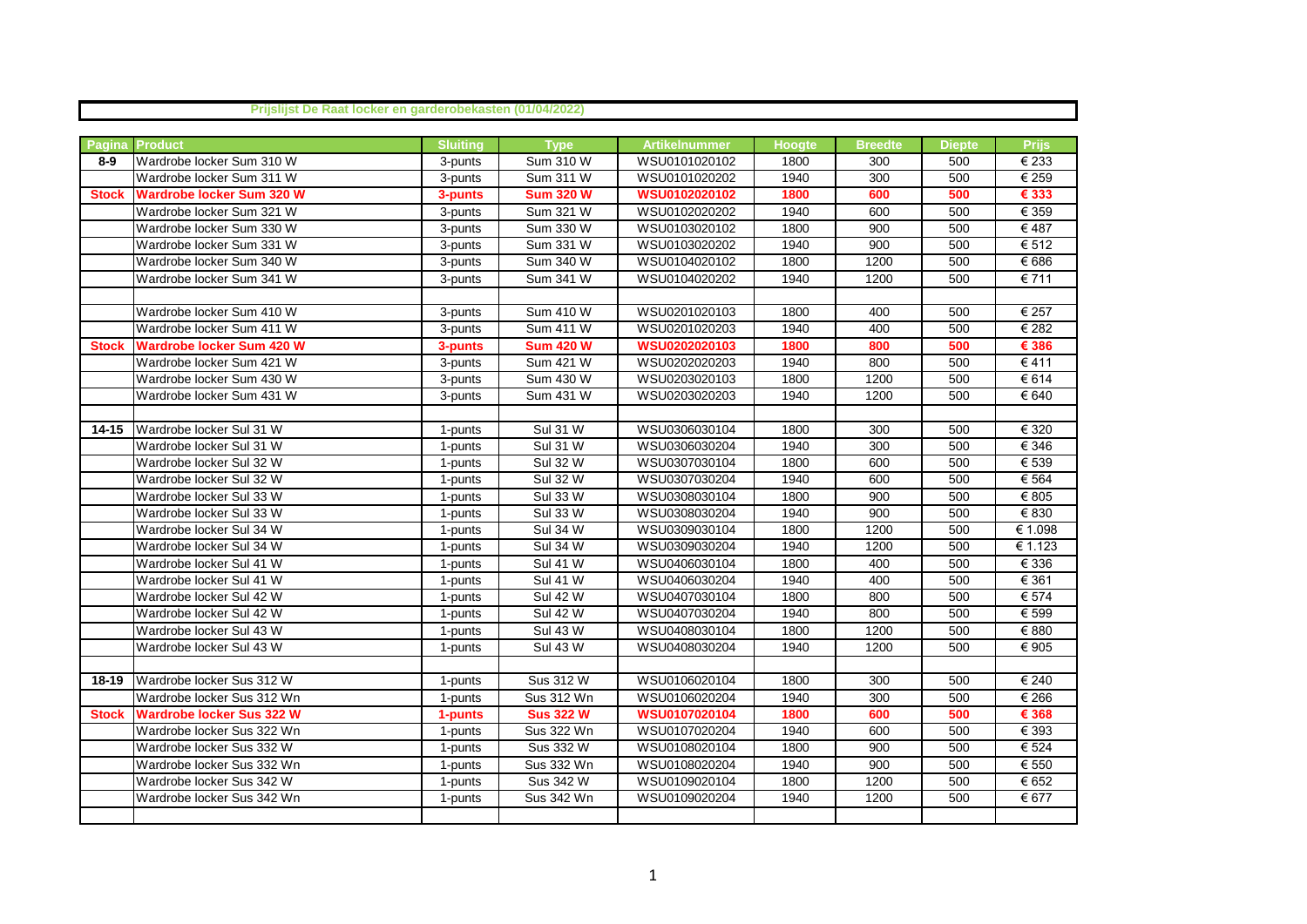| <b>Pagina</b> | <b>Product</b>             | <b>Sluiting</b> | <b>Type</b>       | Artikelnummer | <b>Hoogte</b> | <b>Breedte</b> | <b>Diepte</b> | <b>Priis</b> |
|---------------|----------------------------|-----------------|-------------------|---------------|---------------|----------------|---------------|--------------|
| $20 - 21$     | Wardrobe locker Sus 313 W  | 1-punts         | Sus 313 W         | WSU0111020101 | 1800          | 300            | 500           | € 275        |
|               | Wardrobe locker Sus 313 Wn | 1-punts         | <b>Sus 313 Wn</b> | WSU0111020201 | 1940          | 300            | 500           | € 301        |
|               | Wardrobe locker Sus 323 W  | 1-punts         | Sus 323 W         | WSU0112020101 | 1800          | 600            | 500           | €422         |
|               | Wardrobe locker Sus 323 Wn | 1-punts         | Sus 323 Wn        | WSU0112020201 | 1940          | 600            | 500           | €448         |
|               | Wardrobe locker Sus 333 W  | 1-punts         | Sus 333 W         | WSU0113020101 | 1800          | 900            | 500           | € 605        |
|               | Wardrobe locker Sus 333 Wn | 1-punts         | Sus 333 Wn        | WSU0113020201 | 1940          | 900            | 500           | € 629        |
|               | Wardrobe locker Sus 343 W  | 1-punts         | Sus 343 W         | WSU0114020101 | 1800          | 1200           | 500           | € 757        |
|               | Wardrobe locker Sus 343 Wn | 1-punts         | Sus 343 Wn        | WSU0114020201 | 1940          | 1200           | 500           | €783         |
|               |                            |                 |                   |               |               |                |               |              |
|               | Wardrobe locker Sus 314 W  | 1-punts         | Sus 314 W         | WSU0116020101 | 1800          | 300            | 500           | € 303        |
|               | Wardrobe locker Sus 314 Wn | 1-punts         | <b>Sus 314 Wn</b> | WSU0116020201 | 1940          | 300            | 500           | € 329        |
|               | Wardrobe locker Sus 324 W  | 1-punts         | Sus 324 W         | WSU0117020101 | 1800          | 600            | 500           | €476         |
|               | Wardrobe locker Sus 324 Wn | 1-punts         | Sus 324 Wn        | WSU0117020201 | 1940          | 600            | 500           | € 501        |
|               | Wardrobe locker Sus 334 W  | 1-punts         | Sus 334 W         | WSU0118020101 | 1800          | 900            | 500           | € 674        |
|               | Wardrobe locker Sus 334 Wn | 1-punts         | Sus 334 Wn        | WSU0118020201 | 1940          | 900            | 500           | € 699        |
|               | Wardrobe locker Sus 344 W  | 1-punts         | Sus 344 W         | WSU0119020101 | 1800          | 1200           | 500           | € 843        |
|               | Wardrobe locker Sus 344 Wn | 1-punts         | <b>Sus 344 Wn</b> | WSU0119020201 | 1940          | 1200           | 500           | € 869        |
|               |                            |                 |                   |               |               |                |               |              |
|               | Wardrobe locker Sus 315 W  | 1-punts         | Sus 315 W         | WSU0121020101 | 1800          | 300            | 500           | € 345        |
|               | Wardrobe locker Sus 315 Wn | 1-punts         | Sus 315 Wn        | WSU0121020201 | 1940          | 300            | 500           | € 370        |
| <b>Stock</b>  | Wardrobe locker Sus 325 W  | 1-punts         | <b>Sus 325 W</b>  | WSU0122020101 | 1800          | 600            | 500           | € 555        |
|               | Wardrobe locker Sus 325 Wn | 1-punts         | Sus 325 Wn        | WSU0122020201 | 1940          | 600            | 500           | € 581        |
|               | Wardrobe locker Sus 335 W  | 1-punts         | Sus 335 W         | WSU0123020101 | 1800          | 900            | 500           | € 774        |
|               | Wardrobe locker Sus 335 Wn | 1-punts         | Sus 335 Wn        | WSU0123020201 | 1940          | 900            | 500           | € 799        |
|               | Wardrobe locker Sus 345 W  | 1-punts         | Sus 345 W         | WSU0124020101 | 1800          | 1200           | 500           | € 970        |
|               | Wardrobe locker Sus 345 Wn | 1-punts         | Sus 345 Wn        | WSU0124020201 | 1940          | 1200           | 500           | € 996        |
|               |                            |                 |                   |               |               |                |               |              |
| $22 - 23$     | Wardrobe locker Sus 412 W  | 1-punts         | Sus 412 W         | WSU0206020104 | 1800          | 400            | 500           | € 252        |
|               | Wardrobe locker Sus 412 Wn | 1-punts         | <b>Sus 412 Wn</b> | WSU0206020204 | 1940          | 400            | 500           | € 277        |
|               | Wardrobe locker Sus 422 W  | 1-punts         | Sus 422 W         | WSU0207020104 | 1800          | 800            | 500           | €414         |
|               | Wardrobe locker Sus 422 Wn | 1-punts         | <b>Sus 422 Wn</b> | WSU0207020204 | 1940          | 800            | 500           | €440         |
|               | Wardrobe locker Sus 432 W  | 1-punts         | Sus 432 W         | WSU0208020104 | 1800          | 1200           | 500           | € 583        |
|               | Wardrobe locker Sus 432 Wn | 1-punts         | <b>Sus 432 Wn</b> | WSU0208020204 | 1940          | 1200           | 500           | € 609        |
|               |                            |                 |                   |               |               |                |               |              |
| 24-25         | Wardrobe locker Sus 413 W  | 1-punts         | Sus 413 W         | WSU0211020101 | 1800          | 400            | 500           | € 290        |
|               | Wardrobe locker Sus 413 W  | 1-punts         | Sus 413 W         | WSU0211020201 | 1940          | 400            | 500           | € 316        |
|               | Wardrobe locker Sus 423 W  | 1-punts         | Sus 423 W         | WSU0212020101 | 1800          | 800            | 500           | €476         |
|               | Wardrobe locker Sus 423 W  | 1-punts         | Sus 423 W         | WSU0212020201 | 1940          | 800            | 500           | € 502        |
|               | Wardrobe locker Sus 433 W  | 1-punts         | Sus 433 W         | WSU0213020101 | 1800          | 1200           | 500           | € 675        |
|               | Wardrobe locker Sus 433 W  | 1-punts         | Sus 433 W         | WSU0213020201 | 1940          | 1200           | 500           | € 700        |
|               |                            |                 |                   |               |               |                |               |              |
|               | Wardrobe locker Sus 414 W  | 1-punts         | Sus 414 W         | WSU0216020101 | 1800          | 400            | 500           | € 321        |
|               | Wardrobe locker Sus 414 W  | 1-punts         | Sus 414 W         | WSU0216020201 | 1940          | 400            | 500           | € 347        |
|               | Wardrobe locker Sus 424 W  | 1-punts         | Sus 424 W         | WSU0217020101 | 1800          | 800            | 500           | € 533        |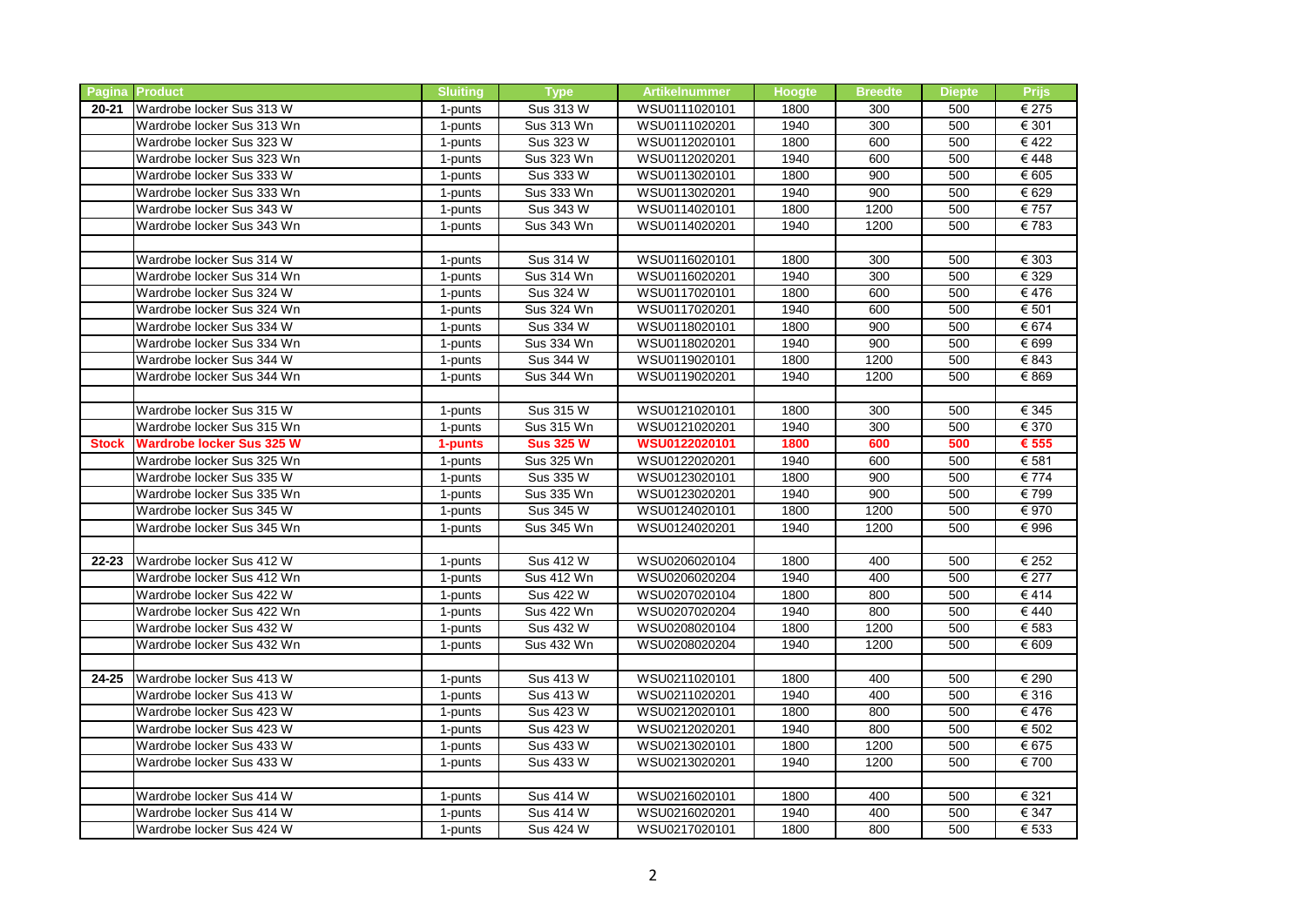|           | <b>Pagina Product</b>        | <b>Sluiting</b> | <b>Type</b>     | <b>Artikelnummer</b> | <b>Hoogte</b> | <b>Breedte</b>   | <b>Diepte</b>    | <b>Prijs</b>             |
|-----------|------------------------------|-----------------|-----------------|----------------------|---------------|------------------|------------------|--------------------------|
|           | Wardrobe locker Sus 424 W    | 1-punts         | Sus 424 W       | WSU0217020201        | 1940          | 800              | 500              | € 558                    |
|           | Wardrobe locker Sus 434 W    | 1-punts         | Sus 434 W       | WSU0218020101        | 1800          | 1200             | 500              | €758                     |
|           | Wardrobe locker Sus 434 W    | 1-punts         | Sus 434 W       | WSU0218020201        | 1940          | 1200             | 500              | €784                     |
|           |                              |                 |                 |                      |               |                  |                  |                          |
|           | Wardrobe locker Sus 415 W    | 1-punts         | Sus 415 W       | WSU0221020101        | 1800          | 400              | 500              | € 366                    |
|           | Wardrobe locker Sus 415 W    | 1-punts         | Sus 415 W       | WSU0221020201        | 1940          | 400              | 500              | € 391                    |
|           | Wardrobe locker Sus 425 W    | 1-punts         | Sus 425 W       | WSU0222020101        | 1800          | 800              | 500              | € 610                    |
|           | Wardrobe locker Sus 425 W    | 1-punts         | Sus 425 W       | WSU0222020201        | 1940          | 800              | 500              | € 636                    |
|           | Wardrobe locker Sus 435 W    | 1-punts         | Sus 435 W       | WSU0223020101        | 1800          | 1200             | 500              | € 867                    |
|           | Wardrobe locker Sus 435 W    | 1-punts         | Sus 435 W       | WSU0223020201        | 1940          | 1200             | 500              | € 893                    |
|           |                              |                 |                 |                      |               |                  |                  |                          |
| $26 - 27$ | <b>Elements to WSU</b>       |                 |                 |                      |               |                  |                  |                          |
|           | Slanted tops to WSU 310 W    |                 | D310 W          | DWSU010101           | 200           | 300              | 500              | € 51                     |
|           | Slanted tops to WSU 320 W    |                 | D320 W          | <b>DWSU010102</b>    | 200           | 600              | 500              | € 70                     |
|           | Slanted tops to WSU 330 W    |                 | D330 W          | DWSU010103           | 200           | 900              | 500              | € 82                     |
|           | Slanted tops to WSU 410 W    |                 | D410 W          | DWSU020101           | 200           | 400              | 500              | € 59                     |
|           | Slanted tops to WSU 420 W    |                 | D420 W          | DWSU020102           | 200           | 800              | 500              | €79                      |
|           | Slanted tops to WSU 430 W    |                 | D430 W          | DWSU020103           | 200           | 1200             | 500              | € 94                     |
|           |                              |                 |                 |                      |               |                  |                  |                          |
|           | Socle to WSU 310 W           |                 | C310W           | CWSU010101           | 140           | 300              | 450              | €45                      |
|           | Socle to WSU 320 W           |                 | C320 W          | CWSU010102           | 140           | 600              | 450              | $\overline{\epsilon}$ 58 |
|           | Socle to WSU 330 W           |                 | C330 W          | CWSU010103           | 140           | 900              | 450              | € 74                     |
|           | Socle to WSU 340 W           |                 | C340 W          | <b>CWSU010104</b>    | 140           | 1200             | 450              | € 84                     |
|           | Socle to WSU 410 W           |                 | C410 W          | CWSU020101           | 140           | 400              | 450              | €49                      |
|           | Socle to WSU 420 W           |                 | C420 W          | CWSU020102           | 140           | 800              | 450              | € 64                     |
|           | Socle to WSU 430 W           |                 | C430 W          | <b>CWSU020103</b>    | 140           | 1200             | 450              | € 84                     |
|           |                              |                 |                 |                      |               |                  |                  |                          |
| 28-29     | Bench with legs to WCn 311 W |                 | <b>WCn 311W</b> | PWSU09020101         | 140           | 275              | 450              | €73                      |
|           | Bench with legs to WCn 321 W |                 | <b>WCn 321W</b> | PWSU09020201         | 140           | 575              | 450              | € 85                     |
|           | Bench with legs to WCn 331 W |                 | <b>WCn 331W</b> | PWSU09020301         | 140           | 875              | 450              | € 99                     |
|           | Bench with legs to WCn 341 W |                 | <b>WCn 341W</b> | PWSU09020401         | 140           | $\frac{1}{1175}$ | 450              | € 107                    |
|           | Bench with legs to WCn 411 W |                 | <b>WCn 411W</b> | PWSU10020101         | 140           | 375              | 450              | €79                      |
|           | Bench with legs to WCn 421 W |                 | <b>WCn 421W</b> | PWSU10020201         | 140           | 775              | 450              | €93                      |
|           | Bench with legs to WCn 431 W |                 | <b>WCn 431W</b> | PWSU10020301         | 140           | 1175             | 450              | € 107                    |
|           |                              |                 |                 |                      |               |                  |                  |                          |
|           | One-side benche to P 311 W   |                 | P 311 W         | PWSU01010102         | 390           | 290              | 745              | € 90                     |
|           | One-side benche to P 311 W   |                 | P 311 W         | PWSU01010103         | 390           | 290              | 745              | € 103                    |
|           | One-side benche to P 321 W   |                 | P 321 W         | PWSU01010202         | 390           | 590              | 745              | € 110                    |
|           | One-side benche to P 321 W   |                 | P 321 W         | PWSU01010203         | 390           | 590              | 745              | € 137                    |
|           | One-side benche to P 331 W   |                 | P 331 W         | PWSU01010302         | 390           | 890              | $\overline{745}$ | € 156                    |
|           | One-side benche to P 331 W   |                 | P 331 W         | PWSU01010303         | 390           | 890              | 745              | € 196                    |
|           | One-side benche to P 411 W   |                 | P 411 W         | PWSU02010102         | 390           | 390              | 745              | €93                      |
|           | One-side benche to P 411 W   |                 | P 411 W         | PWSU02010103         | 390           | 390              | 745              | € 110                    |
|           | One-side benche to P 421 W   |                 | P 421 W         | PWSU02010202         | 390           | 790              | 745              | € 120                    |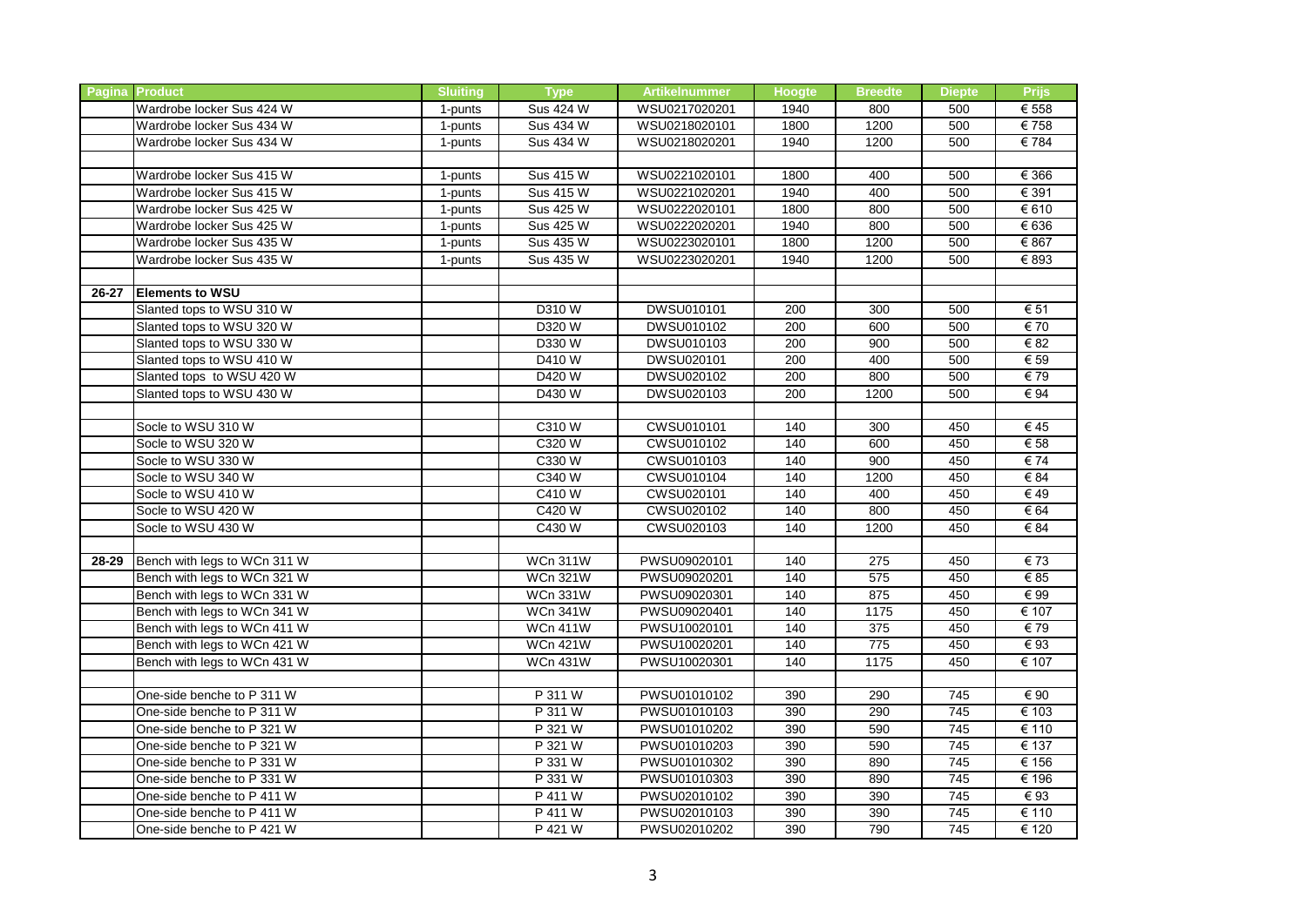|       | <b>Pagina Product</b>                | <b>Sluiting</b> | <b>Type</b> | <b>Artikelnummer</b> | <b>Hoogte</b> | <b>Breedte</b> | <b>Diepte</b> | <b>Prijs</b> |
|-------|--------------------------------------|-----------------|-------------|----------------------|---------------|----------------|---------------|--------------|
|       | One-side benche to P 421 W           |                 | P 421 W     | PWSU02010203         | 390           | 790            | 745           | € 156        |
|       | One-side benche to P 431 W           |                 | P 431 W     | PWSU02010302         | 390           | 1190           | 745           | € 171        |
|       | One-side benche to P 431 W           |                 | P 431 W     | PWSU02010303         | 390           | 1190           | 745           | € 224        |
|       |                                      |                 |             |                      |               |                |               |              |
|       | One-side benche - EV to P 313 W      |                 | P 313 W     | PWSU05010102         | 390           | 290            | 745           | € 101        |
|       | One-side benche - EV to P 313 W      |                 | P 313 W     | PWSU05010103         | 390           | 290            | 745           | € 113        |
|       | One-side benche - EV to P 323 W      |                 | P 323 W     | PWSU05010202         | 390           | 590            | 745           | € 112        |
|       | One-side benche - EV to P 323 W      |                 | P 323 W     | PWSU05010203         | 390           | 590            | 745           | € 139        |
|       | One-side benche - EV to P 333 W      |                 | P 333 W     | PWSU05010302         | 390           | 890            | 745           | € 156        |
|       | One-side benche - EV to P 333 W      |                 | P 333 W     | PWSU05010303         | 390           | 890            | 745           | € 196        |
|       | One-side benche - EV to P 413 W      |                 | P 413 W     | PWSU06010102         | 390           | 390            | 745           | € 109        |
|       | One-side benche - EV to P 413 W      |                 | P 413 W     | PWSU06010103         | 390           | 390            | 745           | € 128        |
|       | One-side benche - EV to P 423 W      |                 | P 423 W     | PWSU06010202         | 390           | 790            | 745           | € 120        |
|       | One-side benche - EV to P 423 W      |                 | P 423 W     | PWSU06010302         | 390           | 790            | 745           | € 156        |
|       | One-side benche - EV to P 433 W      |                 | P 433 W     | PWSU06010203         | 390           | 1190           | 745           | € 171        |
|       | One-side benche - EV to P 433 W      |                 | P 433 W     | PWSU06010303         | 390           | 1190           | 745           | € 224        |
|       |                                      |                 |             |                      |               |                |               |              |
| 30-31 | Benches without a seat to P 311 W    |                 | P 311 W     | PWSU01010101         | 390           | 290            | 490           | € 81         |
|       | Benches without a seat to P 321 W    |                 | P 321 W     | PWSU01010201         | 390           | 590            | 490           | € 100        |
|       | Benches without a seat to P 331 W    |                 | P 331 W     | PWSU01010301         | 390           | 890            | 490           | € 140        |
|       | Benches without a seat to P 411 W    |                 | P 411 W     | PWSU02010101         | 390           | 390            | 490           | € 84         |
|       | Benches without a seat to P 421 W    |                 | P 421 W     | PWSU02010201         | 390           | 790            | 490           | € 108        |
|       | Benches without a seat to P 431 W    |                 | P 431 W     | PWSU02010301         | 390           | 1190           | 490           | € 154        |
|       |                                      |                 |             |                      |               |                |               |              |
|       | Benches without a seat EV to P 313 W |                 | P 313 W     | PWSU05010101         | 390           | 290            | 490           | € 90         |
|       | Benches without a seat EV to P 323 W |                 | P 323 W     | PWSU05010201         | 390           | 590            | 490           | € 101        |
|       | Benches without a seat EV to P 333 W |                 | P 333 W     | PWSU05010301         | 390           | 890            | 490           | € 141        |
|       | Benches without a seat EV to P 413 W |                 | P 413 W     | PWSU06010101         | 390           | 390            | 490           | € 99         |
|       | Benches without a seat EV to P 423 W |                 | P 423 W     | PWSU06010201         | 390           | 790            | 490           | € 108        |
|       | Benches without a seat EV to P 433 W |                 | P 433 W     | PWSU06010301         | 390           | 1190           | 490           | € 154        |
|       |                                      |                 |             |                      |               |                |               |              |
|       | Extendable benche to Pw 311 W        |                 | Pw 311 W    | PWSU07010102         | 390           | 290            | 745           | € 153        |
|       | Extendable benche to Pw 311 W        |                 | Pw 311 W    | PWSU07010103         | 390           | 290            | 745           | € 166        |
|       | Extendable benche to Pw 321 W        |                 | Pw 321 W    | PWSU07010202         | 390           | 590            | 745           | € 170        |
|       | Extendable benche to Pw 321 W        |                 | Pw 321 W    | PWSU07010203         | 390           | 590            | 745           | € 197        |
|       | Extendable benche to Pw 331 W        |                 | Pw 331 W    | PWSU07010302         | 390           | 890            | 745           | € 234        |
|       | Extendable benche to Pw 331 W        |                 | Pw 331 W    | PWSU07010303         | 390           | 890            | 745           | € 274        |
|       | Extendable benche to Pw 411 W        |                 | Pw 411 W    | PWSU08010102         | 390           | 390            | 745           | € 167        |
|       | Extendable benche to Pw 411 W        |                 | Pw 411 W    | PWSU08010103         | 390           | 390            | 745           | € 185        |
|       | Extendable benche to Pw 421 W        |                 | Pw 421 W    | PWSU08010202         | 390           | 790            | 745           | € 184        |
|       | Extendable benche to Pw 421 W        |                 | Pw 421 W    | PWSU08010203         | 390           | 790            | 745           | € 219        |
|       | Extendable benche to Pw 431 W        |                 | Pw 431 W    | PWSU08010302         | 390           | 1190           | 745           | € 247        |
|       | Extendable benche to Pw 431 W        |                 | Pw 431 W    | PWSU08010303         | 390           | 1190           | 745           | € 301        |
|       |                                      |                 |             |                      |               |                |               |              |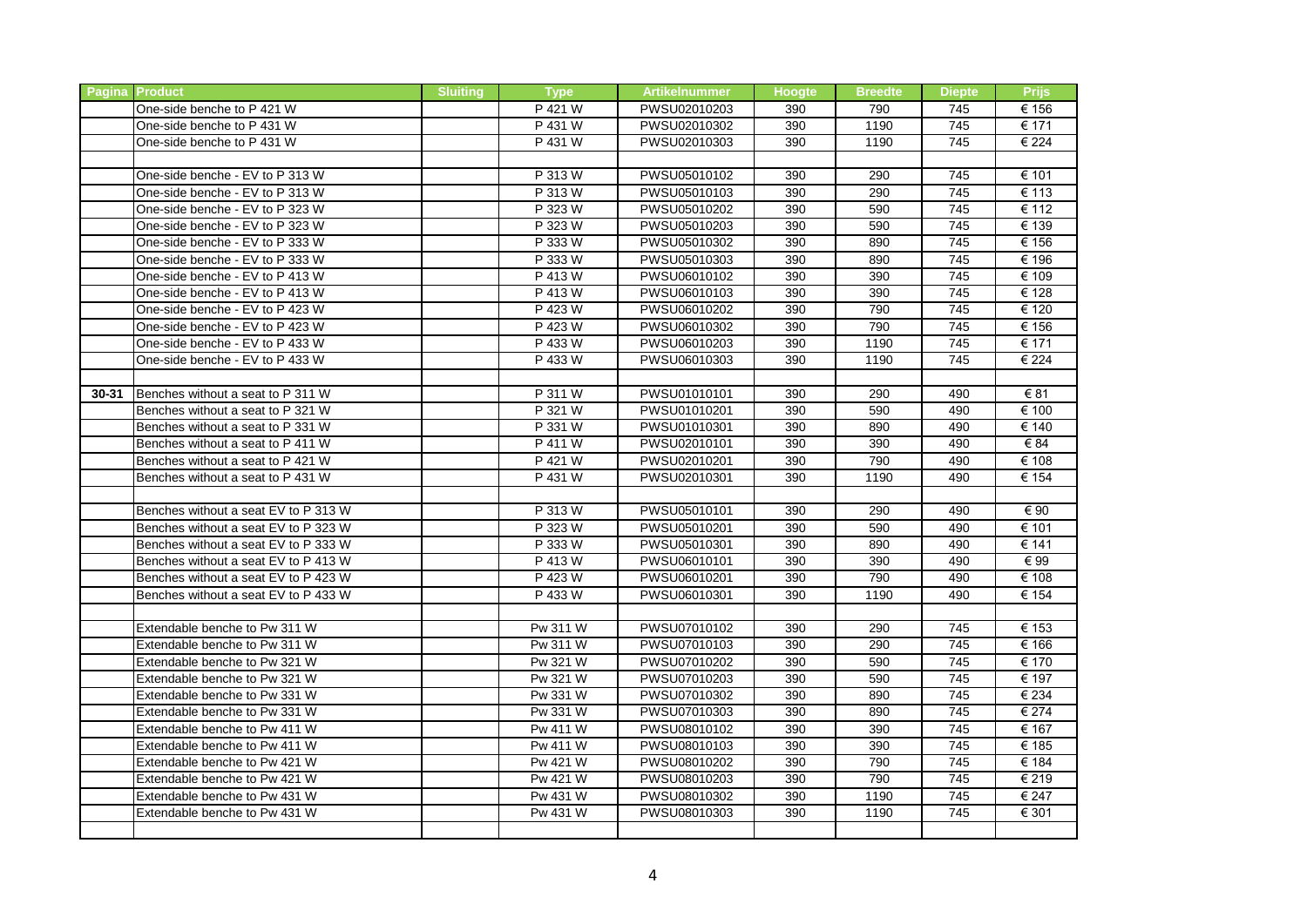|              | <b>Pagina Product</b>                  | <b>Sluiting</b>       | <b>Type</b> | <b>Artikelnummer</b> | <b>Hoogte</b> | <b>Breedte</b> | <b>Diepte</b> | <b>Prijs</b> |
|--------------|----------------------------------------|-----------------------|-------------|----------------------|---------------|----------------|---------------|--------------|
| $34 - 35$    | <b>School lockers:</b>                 |                       |             |                      |               |                |               |              |
|              | School locker SumS 310                 | 1-punts               |             | SUM1702020510        | 1500          | 300            | 500           | € 369        |
|              | School locker SumS 320                 | 1-punts               |             | SUM1802020510        | 1500          | 600            | 500           | € 625        |
|              | School locker SumS 330                 | 1-punts               |             | SUM1902020510        | 1500          | 900            | 500           | € 868        |
|              | School locker SumS 340                 | 1-punts               |             | SUM2002020510        | 1500          | 1200           | 500           | € 1.112      |
|              | School locker SumS 310p                | 1-punts               |             | SUM1703040112        | 1350          | 300            | 500           | € 335        |
|              | School locker SumS 320p                | 1-punts               |             | SUM1803040112        | 1350          | 600            | 500           | € 571        |
|              | School locker SumS 330p                | 1-punts               |             | SUM1903040112        | 1350          | 900            | 500           | € 797        |
|              | School locker SumS 340p                | 1-punts               |             | SUM2003040112        | 1350          | 1200           | 500           | € 1.020      |
|              |                                        |                       |             |                      |               |                |               |              |
| 36-37        | <b>School lockers:</b>                 |                       |             |                      |               |                |               |              |
|              | School locker DFD 422350               | 1-punts               |             | SFDB2407220210       | 1560          | 725            | 500           | € 753        |
|              | School locker DFD 432350               | 1-punts               |             | SFDB2408220210       | 1560          | 1075           | 500           | € 1.020      |
|              | School locker DFD 421350               | 1-punts               |             | SFDB2402220209       | 1560          | 725            | 500           | € 643        |
|              | School locker DFD 431350               | 1-punts               |             | SFDB2403220209       | 1560          | 1075           | 500           | € 863        |
|              | School locker GS 2                     | 1-punts               |             | SFDB2202200306       | 1650          | 625            | 450           | € 834        |
|              | School locker GS 3                     | 1-punts               |             | SFDB2203200306       | 1650          | 925            | 450           | € 1.101      |
|              |                                        |                       |             |                      |               |                |               |              |
| 38-39        | Laptop/Tablet trolleys:                |                       |             |                      |               |                |               |              |
|              | Laptop trolley WNL 110                 | 2-punts               |             | WNL0514060204        | 1250          | 530            | 500           | € 1.403      |
|              | Laptop trolley WNL 208                 | 2-punts               |             | WNL0615050404        | 1060          | 920            | 500           | € 2.329      |
| <b>Stock</b> | <b>Laptop trolley WNL 210</b>          | 2-punts               |             | WNL0614050404        | 1250          | 920            | 500           | € 2.516      |
|              | Laptop trolley WNL 213                 | 2-punts               |             | WNL0616050404        | 1540          | 920            | 500           | € 2.822      |
|              | Laptop trolley WNL 310                 | 2-punts               |             | WNL0714050404        | 1250          | 1310           | 500           | € 3.236      |
|              |                                        |                       |             |                      |               |                |               |              |
| 40           | Tablet trolley WNT 33                  | 2-punts               |             | WNL0917050604        | 1050          | 730            | 440           | € 3.546      |
|              |                                        |                       |             |                      |               |                |               |              |
| 42-43        | <b>School tables:</b>                  |                       |             |                      |               |                |               |              |
|              | School table Q8                        | 1-punts               |             | XXXP010029C          | 720           | 700            | 580           | € 361        |
|              | School table Q8B                       | 1-punts               |             | XXXP010029D          | 760           | 800            | 700           | € 407        |
|              |                                        |                       |             |                      |               |                |               |              |
| 44           | <b>Laptop Locker</b>                   |                       |             |                      |               |                |               |              |
|              | Laptop locker SZNL 4110                | 1-punts               |             | SZNL0101010101       | 1800          | 400            | 500           | € 849        |
|              | Laptop locker SZNL 4110                | 1-punts               |             | SZNL0101010104       | 1800          | 400            | 500           | € 1.100      |
|              |                                        |                       |             |                      |               |                |               |              |
| 44-45        | Lockers for mobile phones:             |                       |             |                      |               |                |               |              |
|              | Locker for mobile phones WSS 05        | 1-punts               |             | WSS06010601          | 780           | 210            | 200           | € 530        |
| <b>Stock</b> | <b>Locker for mobile phones WSS 10</b> | 1-punts               |             | <b>WSS01010101</b>   | 780           | 390            | 200           | € 790        |
|              | Locker for mobile phones WSS 20        | 1-punts               |             | WSS02010201          | 780           | 750            | 200           | € 1.515      |
|              | Locker for mobile phones WSS 30        | $1$ -punts            |             | WSS03020301          | 930           | 930            | 200           | € 2.226      |
|              | Locker for mobile phones WSS 35        | 1-punts               |             | WSS07010701          | 780           | 1290           | 200           | € 2.620      |
|              | Locker for mobile phones WSS 50        | $\overline{1}$ -punts |             | WSS03030801          | 1530          | 930            | 200           | € 3.660      |
|              | Locker for mobile phones WSS 55        | 1-punts               |             | WSS03040901          | 1680          | 930            | 200           | €4.020       |
|              | Locker for mobile phones WSS 60        | 1-punts               |             | WSS04030401          | 1530          | 1110           | 200           | €4.370       |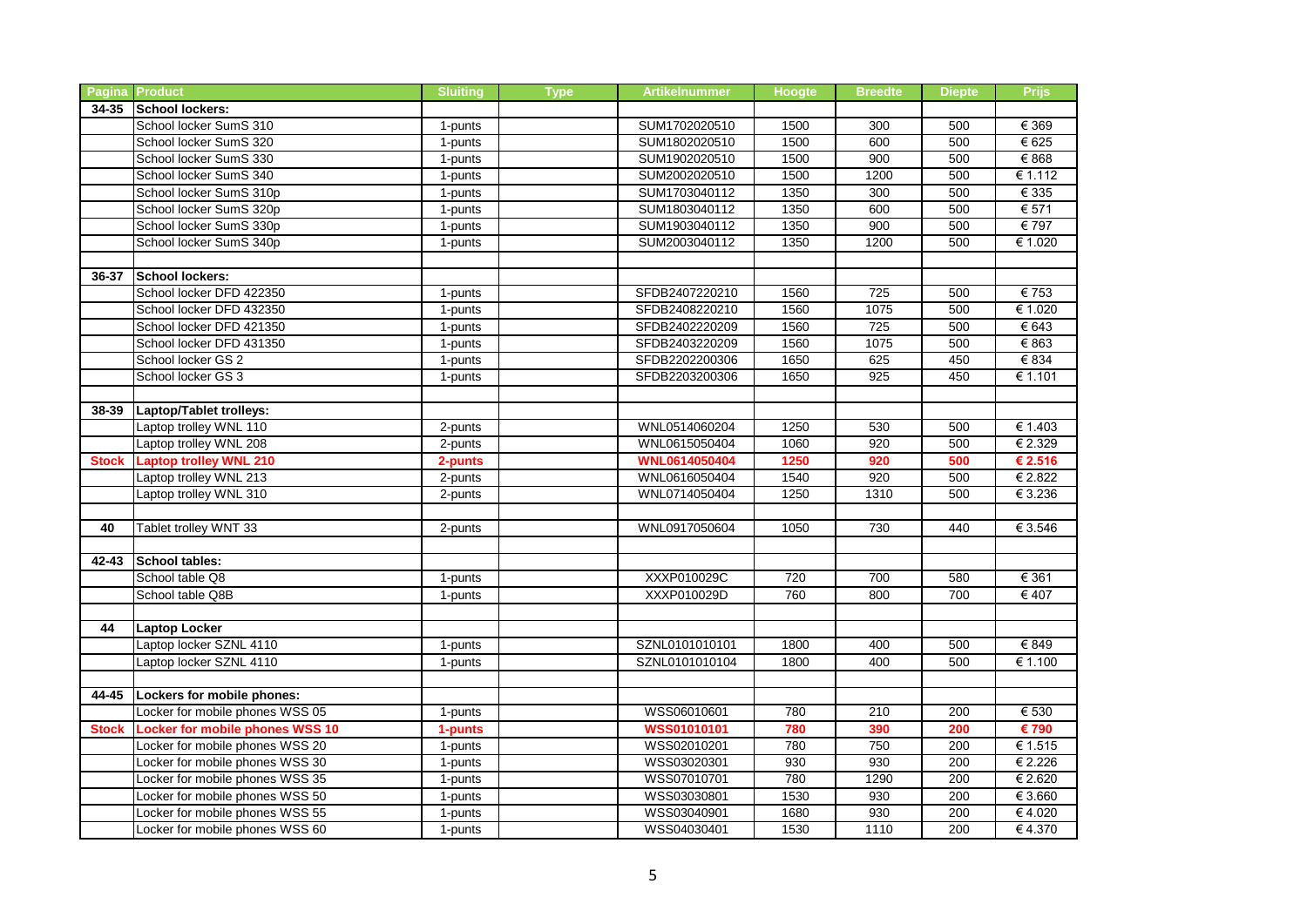| Locker for mobile phones WSS 80<br>WSS05030501<br>€ 5.764<br>1530<br>1470<br>200<br>1-punts<br>Locker for mobile phones WSS 90<br>WSS08031001<br>1530<br>1650<br>200<br>€ 6.588<br>1-punts<br>Locker with MDF door:<br>48-49<br>Wardrobe locker with compartments Sus 312<br>NSUM0106070104<br>1800<br>300<br>490<br>€ 548<br>1-punts<br>Wardrobe locker with compartments Sus 314<br>300<br>€ 656<br>1-punts<br>NSUM0116070101<br>1800<br>490<br>Wardrobe locker with compartments Sus 315<br>€ 750<br>NSUM0121070101<br>1800<br>300<br>490<br>1-punts<br>Wardrobe locker with compartments Sus 322<br>€ 959<br>NSUM0107070104<br>1800<br>600<br>490<br>1-punts<br>Wardrobe locker with compartments Sus 324<br>1-punts<br>NSUM0117070101<br>€ 1.162<br>1800<br>600<br>490<br>Wardrobe locker with compartments Sus 325<br>NSUM0122070101<br>€ 1.350<br>1800<br>600<br>490<br>1-punts<br>Wardrobe locker with compartments Sus 412<br>€ 627<br>NSUM0306070104<br>1800<br>400<br>490<br>1-punts<br>Wardrobe locker with compartments Sus 414<br>€ 780<br>1-punts<br>NSUM0316070101<br>1800<br>400<br>490<br>Wardrobe locker with compartments Sus 415<br>NSUM0321070101<br>€ 888<br>1-punts<br>1800<br>400<br>490<br>Wardrobe locker with compartments Sus 422<br>NSUM0307070104<br>€ 1.129<br>1-punts<br>1800<br>800<br>490<br>Wardrobe locker with compartments Sus 424<br>€ 1.408<br>NSUM0317070101<br>1800<br>800<br>490<br>1-punts<br>Wardrobe locker with compartments Sus 425<br>NSUM0322070101<br>1800<br>€ 1.607<br>1-punts<br>800<br>490<br>NSUM0606070104<br>1800<br>€ 805<br>Wardrobe locker Sul 41<br>1-punts<br>400<br>490<br>NSUM0607070104<br>1800<br>€ 1.485<br>Wardrobe locker Sul 42<br>800<br>490<br>1-punts<br>NSUM0101070102<br>1800<br>Wardrobe locker Sum 310<br>300<br>490<br>€435<br>1-punts<br>NSUM0102070102<br>€735<br>Wardrobe locker Sum 320<br>1800<br>600<br>490<br>1-punts<br>NSUM0301070103<br>1800<br>€ 540<br>Wardrobe locker Sum 410<br>1-punts<br>400<br>490<br>€ 927<br>Wardrobe locker Sum 420<br>NSUM0302070103<br>1800<br>800<br>490<br>1-punts<br>50-51<br><b>Canteen lockers:</b><br><b>Sus 215w</b><br>SUS0821050601<br>240<br>300<br>€ 252<br>1090<br>1-punts<br><b>Sus 225w</b><br>430<br>$\overline{\epsilon$ 420<br>SUS0822050601<br>1090<br>300<br>1-punts<br>€ 597<br><b>Sus 235w</b><br>1-punts<br>SUS0823050601<br>1090<br>620<br>300<br><b>Sus 245w</b><br>SUS0824050601<br>300<br>1090<br>810<br>€749<br>1-punts<br><b>Sus 255w</b><br>SUS0825050601<br>1090<br>1000<br>300<br>€ 926<br>1-punts<br>1-punts<br>plexi door:<br>SUS0821130601<br>Sus 215wp<br>1090<br>240<br>300<br>€ 305<br>1-punts<br>Sus 225wp<br>SUS0822130601<br>1090<br>430<br>300<br>€ 519<br>1-punts<br>€728<br>Sus 235wp<br>SUS0823130601<br>620<br>300<br>1-punts<br>1090<br>Sus 245wp<br>SUS0824130601<br>1090<br>810<br>300<br>€945<br>1-punts | <b>Pagina Product</b> | <b>Sluiting</b> | <b>Type</b> | <b>Artikelnummer</b> | Hoogte | <b>Breedte</b> | <b>Diepte</b> | <b>Prijs</b> |
|---------------------------------------------------------------------------------------------------------------------------------------------------------------------------------------------------------------------------------------------------------------------------------------------------------------------------------------------------------------------------------------------------------------------------------------------------------------------------------------------------------------------------------------------------------------------------------------------------------------------------------------------------------------------------------------------------------------------------------------------------------------------------------------------------------------------------------------------------------------------------------------------------------------------------------------------------------------------------------------------------------------------------------------------------------------------------------------------------------------------------------------------------------------------------------------------------------------------------------------------------------------------------------------------------------------------------------------------------------------------------------------------------------------------------------------------------------------------------------------------------------------------------------------------------------------------------------------------------------------------------------------------------------------------------------------------------------------------------------------------------------------------------------------------------------------------------------------------------------------------------------------------------------------------------------------------------------------------------------------------------------------------------------------------------------------------------------------------------------------------------------------------------------------------------------------------------------------------------------------------------------------------------------------------------------------------------------------------------------------------------------------------------------------------------------------------------------------------------------------------------------------------------------------------------------------------------------------------------------------------------------------------------------------------------------------------------------------------------------------------------------------------------------------------------------------------------------------------------------------------------------|-----------------------|-----------------|-------------|----------------------|--------|----------------|---------------|--------------|
|                                                                                                                                                                                                                                                                                                                                                                                                                                                                                                                                                                                                                                                                                                                                                                                                                                                                                                                                                                                                                                                                                                                                                                                                                                                                                                                                                                                                                                                                                                                                                                                                                                                                                                                                                                                                                                                                                                                                                                                                                                                                                                                                                                                                                                                                                                                                                                                                                                                                                                                                                                                                                                                                                                                                                                                                                                                                                 |                       |                 |             |                      |        |                |               |              |
|                                                                                                                                                                                                                                                                                                                                                                                                                                                                                                                                                                                                                                                                                                                                                                                                                                                                                                                                                                                                                                                                                                                                                                                                                                                                                                                                                                                                                                                                                                                                                                                                                                                                                                                                                                                                                                                                                                                                                                                                                                                                                                                                                                                                                                                                                                                                                                                                                                                                                                                                                                                                                                                                                                                                                                                                                                                                                 |                       |                 |             |                      |        |                |               |              |
|                                                                                                                                                                                                                                                                                                                                                                                                                                                                                                                                                                                                                                                                                                                                                                                                                                                                                                                                                                                                                                                                                                                                                                                                                                                                                                                                                                                                                                                                                                                                                                                                                                                                                                                                                                                                                                                                                                                                                                                                                                                                                                                                                                                                                                                                                                                                                                                                                                                                                                                                                                                                                                                                                                                                                                                                                                                                                 |                       |                 |             |                      |        |                |               |              |
|                                                                                                                                                                                                                                                                                                                                                                                                                                                                                                                                                                                                                                                                                                                                                                                                                                                                                                                                                                                                                                                                                                                                                                                                                                                                                                                                                                                                                                                                                                                                                                                                                                                                                                                                                                                                                                                                                                                                                                                                                                                                                                                                                                                                                                                                                                                                                                                                                                                                                                                                                                                                                                                                                                                                                                                                                                                                                 |                       |                 |             |                      |        |                |               |              |
|                                                                                                                                                                                                                                                                                                                                                                                                                                                                                                                                                                                                                                                                                                                                                                                                                                                                                                                                                                                                                                                                                                                                                                                                                                                                                                                                                                                                                                                                                                                                                                                                                                                                                                                                                                                                                                                                                                                                                                                                                                                                                                                                                                                                                                                                                                                                                                                                                                                                                                                                                                                                                                                                                                                                                                                                                                                                                 |                       |                 |             |                      |        |                |               |              |
|                                                                                                                                                                                                                                                                                                                                                                                                                                                                                                                                                                                                                                                                                                                                                                                                                                                                                                                                                                                                                                                                                                                                                                                                                                                                                                                                                                                                                                                                                                                                                                                                                                                                                                                                                                                                                                                                                                                                                                                                                                                                                                                                                                                                                                                                                                                                                                                                                                                                                                                                                                                                                                                                                                                                                                                                                                                                                 |                       |                 |             |                      |        |                |               |              |
|                                                                                                                                                                                                                                                                                                                                                                                                                                                                                                                                                                                                                                                                                                                                                                                                                                                                                                                                                                                                                                                                                                                                                                                                                                                                                                                                                                                                                                                                                                                                                                                                                                                                                                                                                                                                                                                                                                                                                                                                                                                                                                                                                                                                                                                                                                                                                                                                                                                                                                                                                                                                                                                                                                                                                                                                                                                                                 |                       |                 |             |                      |        |                |               |              |
|                                                                                                                                                                                                                                                                                                                                                                                                                                                                                                                                                                                                                                                                                                                                                                                                                                                                                                                                                                                                                                                                                                                                                                                                                                                                                                                                                                                                                                                                                                                                                                                                                                                                                                                                                                                                                                                                                                                                                                                                                                                                                                                                                                                                                                                                                                                                                                                                                                                                                                                                                                                                                                                                                                                                                                                                                                                                                 |                       |                 |             |                      |        |                |               |              |
|                                                                                                                                                                                                                                                                                                                                                                                                                                                                                                                                                                                                                                                                                                                                                                                                                                                                                                                                                                                                                                                                                                                                                                                                                                                                                                                                                                                                                                                                                                                                                                                                                                                                                                                                                                                                                                                                                                                                                                                                                                                                                                                                                                                                                                                                                                                                                                                                                                                                                                                                                                                                                                                                                                                                                                                                                                                                                 |                       |                 |             |                      |        |                |               |              |
|                                                                                                                                                                                                                                                                                                                                                                                                                                                                                                                                                                                                                                                                                                                                                                                                                                                                                                                                                                                                                                                                                                                                                                                                                                                                                                                                                                                                                                                                                                                                                                                                                                                                                                                                                                                                                                                                                                                                                                                                                                                                                                                                                                                                                                                                                                                                                                                                                                                                                                                                                                                                                                                                                                                                                                                                                                                                                 |                       |                 |             |                      |        |                |               |              |
|                                                                                                                                                                                                                                                                                                                                                                                                                                                                                                                                                                                                                                                                                                                                                                                                                                                                                                                                                                                                                                                                                                                                                                                                                                                                                                                                                                                                                                                                                                                                                                                                                                                                                                                                                                                                                                                                                                                                                                                                                                                                                                                                                                                                                                                                                                                                                                                                                                                                                                                                                                                                                                                                                                                                                                                                                                                                                 |                       |                 |             |                      |        |                |               |              |
|                                                                                                                                                                                                                                                                                                                                                                                                                                                                                                                                                                                                                                                                                                                                                                                                                                                                                                                                                                                                                                                                                                                                                                                                                                                                                                                                                                                                                                                                                                                                                                                                                                                                                                                                                                                                                                                                                                                                                                                                                                                                                                                                                                                                                                                                                                                                                                                                                                                                                                                                                                                                                                                                                                                                                                                                                                                                                 |                       |                 |             |                      |        |                |               |              |
|                                                                                                                                                                                                                                                                                                                                                                                                                                                                                                                                                                                                                                                                                                                                                                                                                                                                                                                                                                                                                                                                                                                                                                                                                                                                                                                                                                                                                                                                                                                                                                                                                                                                                                                                                                                                                                                                                                                                                                                                                                                                                                                                                                                                                                                                                                                                                                                                                                                                                                                                                                                                                                                                                                                                                                                                                                                                                 |                       |                 |             |                      |        |                |               |              |
|                                                                                                                                                                                                                                                                                                                                                                                                                                                                                                                                                                                                                                                                                                                                                                                                                                                                                                                                                                                                                                                                                                                                                                                                                                                                                                                                                                                                                                                                                                                                                                                                                                                                                                                                                                                                                                                                                                                                                                                                                                                                                                                                                                                                                                                                                                                                                                                                                                                                                                                                                                                                                                                                                                                                                                                                                                                                                 |                       |                 |             |                      |        |                |               |              |
|                                                                                                                                                                                                                                                                                                                                                                                                                                                                                                                                                                                                                                                                                                                                                                                                                                                                                                                                                                                                                                                                                                                                                                                                                                                                                                                                                                                                                                                                                                                                                                                                                                                                                                                                                                                                                                                                                                                                                                                                                                                                                                                                                                                                                                                                                                                                                                                                                                                                                                                                                                                                                                                                                                                                                                                                                                                                                 |                       |                 |             |                      |        |                |               |              |
|                                                                                                                                                                                                                                                                                                                                                                                                                                                                                                                                                                                                                                                                                                                                                                                                                                                                                                                                                                                                                                                                                                                                                                                                                                                                                                                                                                                                                                                                                                                                                                                                                                                                                                                                                                                                                                                                                                                                                                                                                                                                                                                                                                                                                                                                                                                                                                                                                                                                                                                                                                                                                                                                                                                                                                                                                                                                                 |                       |                 |             |                      |        |                |               |              |
|                                                                                                                                                                                                                                                                                                                                                                                                                                                                                                                                                                                                                                                                                                                                                                                                                                                                                                                                                                                                                                                                                                                                                                                                                                                                                                                                                                                                                                                                                                                                                                                                                                                                                                                                                                                                                                                                                                                                                                                                                                                                                                                                                                                                                                                                                                                                                                                                                                                                                                                                                                                                                                                                                                                                                                                                                                                                                 |                       |                 |             |                      |        |                |               |              |
|                                                                                                                                                                                                                                                                                                                                                                                                                                                                                                                                                                                                                                                                                                                                                                                                                                                                                                                                                                                                                                                                                                                                                                                                                                                                                                                                                                                                                                                                                                                                                                                                                                                                                                                                                                                                                                                                                                                                                                                                                                                                                                                                                                                                                                                                                                                                                                                                                                                                                                                                                                                                                                                                                                                                                                                                                                                                                 |                       |                 |             |                      |        |                |               |              |
|                                                                                                                                                                                                                                                                                                                                                                                                                                                                                                                                                                                                                                                                                                                                                                                                                                                                                                                                                                                                                                                                                                                                                                                                                                                                                                                                                                                                                                                                                                                                                                                                                                                                                                                                                                                                                                                                                                                                                                                                                                                                                                                                                                                                                                                                                                                                                                                                                                                                                                                                                                                                                                                                                                                                                                                                                                                                                 |                       |                 |             |                      |        |                |               |              |
|                                                                                                                                                                                                                                                                                                                                                                                                                                                                                                                                                                                                                                                                                                                                                                                                                                                                                                                                                                                                                                                                                                                                                                                                                                                                                                                                                                                                                                                                                                                                                                                                                                                                                                                                                                                                                                                                                                                                                                                                                                                                                                                                                                                                                                                                                                                                                                                                                                                                                                                                                                                                                                                                                                                                                                                                                                                                                 |                       |                 |             |                      |        |                |               |              |
|                                                                                                                                                                                                                                                                                                                                                                                                                                                                                                                                                                                                                                                                                                                                                                                                                                                                                                                                                                                                                                                                                                                                                                                                                                                                                                                                                                                                                                                                                                                                                                                                                                                                                                                                                                                                                                                                                                                                                                                                                                                                                                                                                                                                                                                                                                                                                                                                                                                                                                                                                                                                                                                                                                                                                                                                                                                                                 |                       |                 |             |                      |        |                |               |              |
|                                                                                                                                                                                                                                                                                                                                                                                                                                                                                                                                                                                                                                                                                                                                                                                                                                                                                                                                                                                                                                                                                                                                                                                                                                                                                                                                                                                                                                                                                                                                                                                                                                                                                                                                                                                                                                                                                                                                                                                                                                                                                                                                                                                                                                                                                                                                                                                                                                                                                                                                                                                                                                                                                                                                                                                                                                                                                 |                       |                 |             |                      |        |                |               |              |
|                                                                                                                                                                                                                                                                                                                                                                                                                                                                                                                                                                                                                                                                                                                                                                                                                                                                                                                                                                                                                                                                                                                                                                                                                                                                                                                                                                                                                                                                                                                                                                                                                                                                                                                                                                                                                                                                                                                                                                                                                                                                                                                                                                                                                                                                                                                                                                                                                                                                                                                                                                                                                                                                                                                                                                                                                                                                                 |                       |                 |             |                      |        |                |               |              |
|                                                                                                                                                                                                                                                                                                                                                                                                                                                                                                                                                                                                                                                                                                                                                                                                                                                                                                                                                                                                                                                                                                                                                                                                                                                                                                                                                                                                                                                                                                                                                                                                                                                                                                                                                                                                                                                                                                                                                                                                                                                                                                                                                                                                                                                                                                                                                                                                                                                                                                                                                                                                                                                                                                                                                                                                                                                                                 |                       |                 |             |                      |        |                |               |              |
|                                                                                                                                                                                                                                                                                                                                                                                                                                                                                                                                                                                                                                                                                                                                                                                                                                                                                                                                                                                                                                                                                                                                                                                                                                                                                                                                                                                                                                                                                                                                                                                                                                                                                                                                                                                                                                                                                                                                                                                                                                                                                                                                                                                                                                                                                                                                                                                                                                                                                                                                                                                                                                                                                                                                                                                                                                                                                 |                       |                 |             |                      |        |                |               |              |
|                                                                                                                                                                                                                                                                                                                                                                                                                                                                                                                                                                                                                                                                                                                                                                                                                                                                                                                                                                                                                                                                                                                                                                                                                                                                                                                                                                                                                                                                                                                                                                                                                                                                                                                                                                                                                                                                                                                                                                                                                                                                                                                                                                                                                                                                                                                                                                                                                                                                                                                                                                                                                                                                                                                                                                                                                                                                                 |                       |                 |             |                      |        |                |               |              |
|                                                                                                                                                                                                                                                                                                                                                                                                                                                                                                                                                                                                                                                                                                                                                                                                                                                                                                                                                                                                                                                                                                                                                                                                                                                                                                                                                                                                                                                                                                                                                                                                                                                                                                                                                                                                                                                                                                                                                                                                                                                                                                                                                                                                                                                                                                                                                                                                                                                                                                                                                                                                                                                                                                                                                                                                                                                                                 |                       |                 |             |                      |        |                |               |              |
|                                                                                                                                                                                                                                                                                                                                                                                                                                                                                                                                                                                                                                                                                                                                                                                                                                                                                                                                                                                                                                                                                                                                                                                                                                                                                                                                                                                                                                                                                                                                                                                                                                                                                                                                                                                                                                                                                                                                                                                                                                                                                                                                                                                                                                                                                                                                                                                                                                                                                                                                                                                                                                                                                                                                                                                                                                                                                 |                       |                 |             |                      |        |                |               |              |
|                                                                                                                                                                                                                                                                                                                                                                                                                                                                                                                                                                                                                                                                                                                                                                                                                                                                                                                                                                                                                                                                                                                                                                                                                                                                                                                                                                                                                                                                                                                                                                                                                                                                                                                                                                                                                                                                                                                                                                                                                                                                                                                                                                                                                                                                                                                                                                                                                                                                                                                                                                                                                                                                                                                                                                                                                                                                                 |                       |                 |             |                      |        |                |               |              |
|                                                                                                                                                                                                                                                                                                                                                                                                                                                                                                                                                                                                                                                                                                                                                                                                                                                                                                                                                                                                                                                                                                                                                                                                                                                                                                                                                                                                                                                                                                                                                                                                                                                                                                                                                                                                                                                                                                                                                                                                                                                                                                                                                                                                                                                                                                                                                                                                                                                                                                                                                                                                                                                                                                                                                                                                                                                                                 |                       |                 |             |                      |        |                |               |              |
|                                                                                                                                                                                                                                                                                                                                                                                                                                                                                                                                                                                                                                                                                                                                                                                                                                                                                                                                                                                                                                                                                                                                                                                                                                                                                                                                                                                                                                                                                                                                                                                                                                                                                                                                                                                                                                                                                                                                                                                                                                                                                                                                                                                                                                                                                                                                                                                                                                                                                                                                                                                                                                                                                                                                                                                                                                                                                 |                       |                 |             |                      |        |                |               |              |
|                                                                                                                                                                                                                                                                                                                                                                                                                                                                                                                                                                                                                                                                                                                                                                                                                                                                                                                                                                                                                                                                                                                                                                                                                                                                                                                                                                                                                                                                                                                                                                                                                                                                                                                                                                                                                                                                                                                                                                                                                                                                                                                                                                                                                                                                                                                                                                                                                                                                                                                                                                                                                                                                                                                                                                                                                                                                                 |                       |                 |             |                      |        |                |               |              |
|                                                                                                                                                                                                                                                                                                                                                                                                                                                                                                                                                                                                                                                                                                                                                                                                                                                                                                                                                                                                                                                                                                                                                                                                                                                                                                                                                                                                                                                                                                                                                                                                                                                                                                                                                                                                                                                                                                                                                                                                                                                                                                                                                                                                                                                                                                                                                                                                                                                                                                                                                                                                                                                                                                                                                                                                                                                                                 |                       |                 |             |                      |        |                |               |              |
|                                                                                                                                                                                                                                                                                                                                                                                                                                                                                                                                                                                                                                                                                                                                                                                                                                                                                                                                                                                                                                                                                                                                                                                                                                                                                                                                                                                                                                                                                                                                                                                                                                                                                                                                                                                                                                                                                                                                                                                                                                                                                                                                                                                                                                                                                                                                                                                                                                                                                                                                                                                                                                                                                                                                                                                                                                                                                 |                       |                 |             |                      |        |                |               |              |
|                                                                                                                                                                                                                                                                                                                                                                                                                                                                                                                                                                                                                                                                                                                                                                                                                                                                                                                                                                                                                                                                                                                                                                                                                                                                                                                                                                                                                                                                                                                                                                                                                                                                                                                                                                                                                                                                                                                                                                                                                                                                                                                                                                                                                                                                                                                                                                                                                                                                                                                                                                                                                                                                                                                                                                                                                                                                                 |                       |                 |             |                      |        |                |               |              |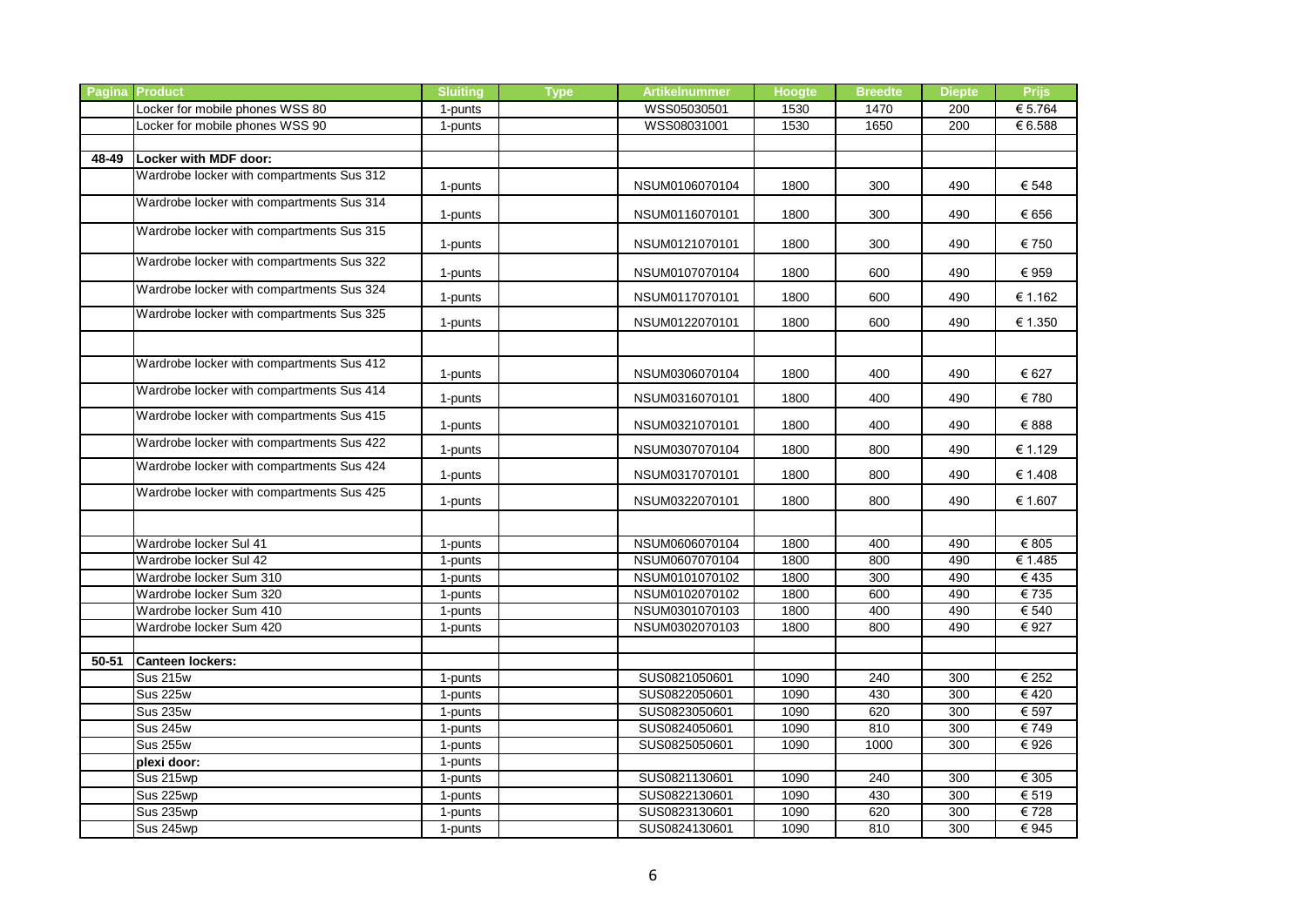|           | Pagina Product                               | <b>Sluiting</b> | <b>Type</b> | <b>Artikelnummer</b> | <b>Hoogte</b> | <b>Breedte</b> | <b>Diepte</b> | <b>Prijs</b>              |
|-----------|----------------------------------------------|-----------------|-------------|----------------------|---------------|----------------|---------------|---------------------------|
|           | Sus 255wp                                    | 1-punts         |             | SUS0825130601        | 1090          | 1000           | 300           | € 1.170                   |
|           |                                              |                 |             |                      |               |                |               |                           |
| $52 - 53$ | Lockers for cleaning purposes KBS:           |                 |             |                      |               |                |               |                           |
|           | Wardrobe locker KBS 1                        | 1-punts         |             | KBS01050201          | 1900          | 1225           | 500           | € 1.829                   |
|           | Wardrobe locker KBS 2                        | 1-punts         |             | KBS03050601          | 1900          | 820            | 500           | € 1.429                   |
|           | Wardrobe locker KBS 3                        | 1-punts         |             | KBS02050201          | 1900          | 840            | 500           | € 1.200                   |
|           | Wardrobe locker KBS 4                        | 1-punts         |             | KBS04050601          | 1900          | 435            | 500           | $\overline{\epsilon}$ 803 |
|           |                                              |                 |             |                      |               |                |               |                           |
| 54-55     | <b>Workshop lockers SMD:</b>                 |                 |             |                      |               |                |               |                           |
|           | Workshop locker SMD 60                       | 2-punts         |             | SAU0401030201        | 1800          | 600            | 500           | $\overline{\epsilon}$ 606 |
|           | Workshop locker SMD 61                       | 2-punts         |             | SAU0401030401        | 1800          | 600            | 500           | € 628                     |
|           | Workshop locker SMD 62                       | 2-punts         |             | SAU0401030501        | 1800          | 600            | 500           | € 622                     |
|           |                                              |                 |             |                      |               |                |               |                           |
| $56 - 57$ | Metal recycling bin:                         |                 |             |                      |               |                |               |                           |
|           | Metal recycling bin MPO 01r                  | 1-punts         |             | PNO0101010301        | 1220          | 400            | 450           | €439                      |
|           | Metal recycling bin MPO 01k                  | 1-punts         |             | PNO0101010201        | 1220          | 400            | 450           | € 417                     |
|           | Metal recycling bin MPO 02r                  | 1-punts         |             | PNO0201010301        | 1220          | 800            | 450           | €736                      |
|           | Metal recycling bin MPO 02k                  | 1-punts         |             | PNO0201010201        | 1220          | 800            | 450           | € 692                     |
|           | Metal recycling bin MPO 02rk                 | 1-punts         |             | PNO0401020101        | 1220          | 800            | 450           | € 714                     |
|           | Metal recycling bin MPO 03r                  | 1-punts         |             | PNO0301010301        | 1220          | 1200           | 450           | $\overline{\epsilon}$ 999 |
|           | Metal recycling bin MPO 03k                  | 1-punts         |             | PNO0301010201        | 1220          | 1200           | 450           | $\overline{\epsilon}$ 933 |
|           | Metal recycling bin MPO 03rrk                | 1-punts         |             | PNO0301010601        | 1220          | 1200           | 450           | € 977                     |
|           | Metal recycling bin MPO 03kkr                | 1-punts         |             | PNO0301010501        | 1220          | 1200           | 450           | $\overline{\epsilon}$ 955 |
|           | Galvanized recycling bin MPO                 |                 |             | XPNO01010101         | 700           | 295            | 357           | € 159                     |
|           |                                              |                 |             |                      |               |                |               |                           |
| 58        | Lockers for fire fighters:                   |                 |             |                      |               |                |               |                           |
|           | Wardrobe locker SUS 41                       | 1-punts         |             | SST07010201          | 1950          | 400            | 550           | € 457                     |
|           | Wardrobe locker SUS 42                       | 1-punts         |             | SST08010201          | 1950          | 800            | 550           | € 793                     |
|           |                                              |                 |             |                      |               |                |               |                           |
| 60-61     | Lockers for army:                            |                 |             |                      |               |                |               |                           |
|           | Locker for army WP2-40                       | 1-punts         |             | XXXP020051           | 2225          | 1000           | 600           | € 2.110                   |
|           | Locker for army Sum 421                      | 1-punts         |             | SUM0701030201D56     | 1850          | 850            | 490           | €749                      |
|           | Locker for army Sum 421                      | 1-punts         |             | SUM0701030201D61     | 1850          | 850            | 520           | € 880                     |
|           |                                              |                 |             |                      |               |                |               |                           |
| 62-63     | Lockers with ventilation and heating:        |                 |             |                      |               |                |               |                           |
|           | Lockers with ventilation and heating Sum 421 | 1-punts         |             | SUMW0701030214       | 2006          | 800            | 490           | € 1.913                   |
|           | Lockers with ventilation and heating Sum 421 | 1-punts         |             | SUMW0701030215       | 2006          | 800            | 490           | € 2.045                   |
|           | Lockers with ventilation and heating Sum 421 | 1-punts         |             | SUMW0701030219       | 2006          | 800            | 490           | € 2.234                   |
|           | Lockers with ventilation and heating Sum 421 | 1-punts         |             | SUMW0701030230       | 2006          | 800            | 490           | € 1.856                   |
|           | Locker for drying clothes and shoes          | 1-punts         |             | XXXP020055           | 1971          | 1515           | 500           | € 3.772                   |
|           |                                              |                 |             |                      |               |                |               |                           |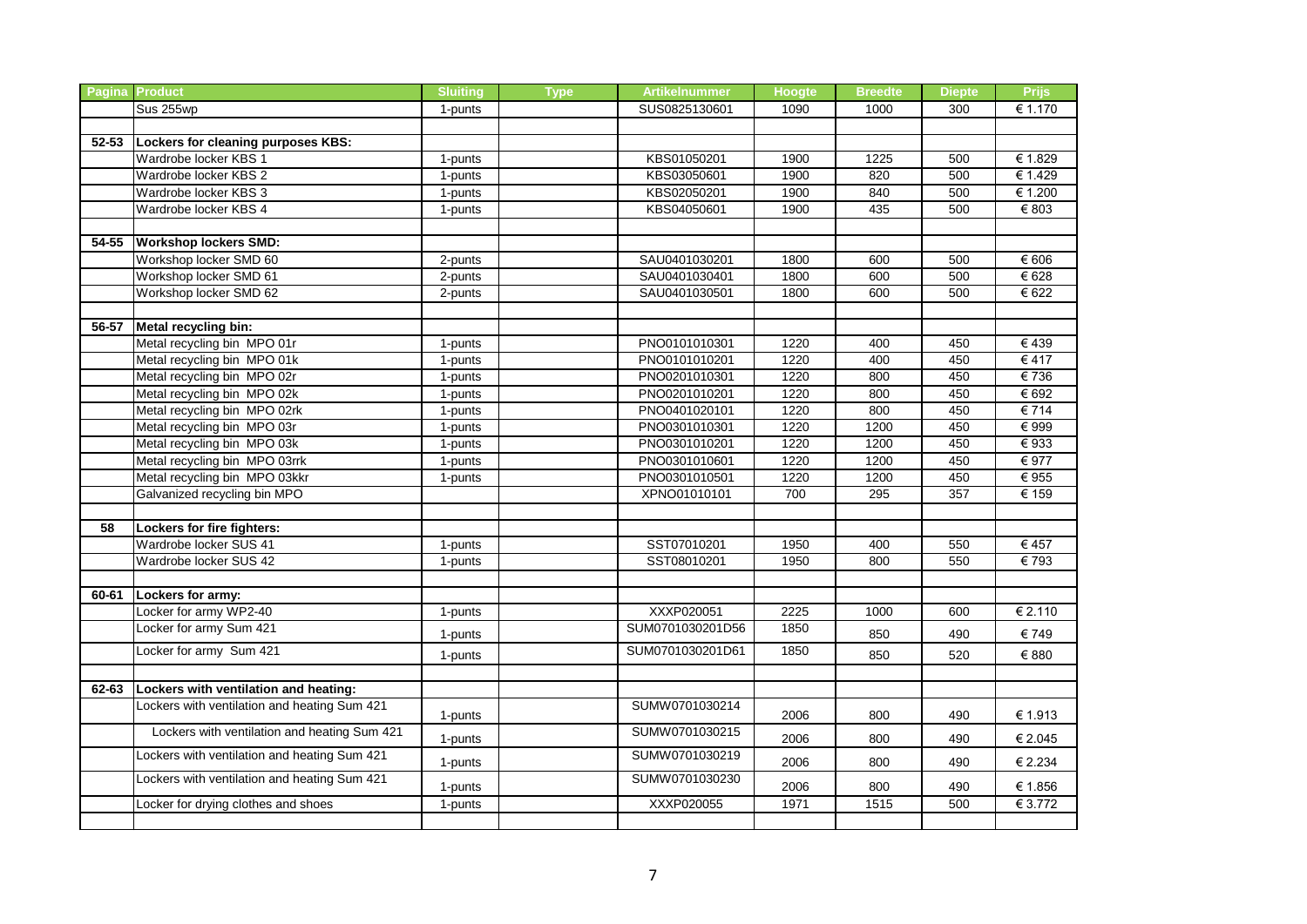|       | <b>Pagina Product</b>                | <b>Sluiting</b> | <b>Type</b> | <b>Artikelnummer</b> | Hoogte  | <b>Breedte</b> | <b>Diepte</b> | <b>Prijs</b> |
|-------|--------------------------------------|-----------------|-------------|----------------------|---------|----------------|---------------|--------------|
|       | 64-65 Sport lockers:                 |                 |             |                      |         |                |               |              |
|       | Sum 410 sport                        | 1-punts         |             | SUM0601020102B80     | 1800    | 400            | 490           | € 899        |
|       | Sbm 212 sport                        | 1-punts         |             | SNSS11032037         | 1990    | 1200           | 500           | € 1.318      |
|       |                                      |                 |             |                      |         |                |               |              |
| 66-67 | Tables, benches, chairs and hangers: |                 |             |                      |         |                |               |              |
|       | Bench for changing room Lsz 3        |                 |             | LSZ050205            | 405     | 1000           | 355           | € 321        |
|       | Bench for changing room Lsz 3a       |                 |             | LSZ060205            | 405     | 1500           | 355           | € 354        |
|       | Bench for changing room Lsz 1        |                 |             | LSZ010101            | 1650    | 1000           | 380           | €438         |
|       | Bench for changing room Lsz 1a       |                 |             | LSZ020101            | 1650    | 1500           | 380           | € 562        |
|       | Bench for changing room Lsz 2        |                 |             | LSZ030102            | 1650    | 1000           | 730           | € 619        |
|       | Bench for changing room Lsz 2a       |                 |             | LSZ040102            | 1650    | 1500           | 730           | € 799        |
|       |                                      |                 |             |                      |         |                |               |              |
|       |                                      |                 |             |                      |         |                |               |              |
|       | Chair KD                             |                 |             | <b>KKD</b>           | 780-450 | 460            | 500           | € 124        |
|       | Bench LO 12                          |                 |             | LO01010101           | 460     | 1200           | 440           | € 153        |
|       | Bench LO 16                          |                 |             | LO02010101           | 460     | 1600           | 440           | € 195        |
|       | Bench LO 20                          |                 |             | LO03010201           | 460     | 2000           | 440           | € 236        |
|       | Bench BS                             |                 |             | <b>LAWKABS</b>       | 480     | 2200           | 250           | € 115        |
|       | Table BS                             |                 |             | <b>STOLBS</b>        | 780     | 2200           | 600           | € 225        |
|       | Hanger WPPS 1                        |                 |             | PPSW010101           | 1845    | 600            | 600           | € 202        |
|       |                                      |                 |             |                      |         |                |               |              |
| 74-75 | Office cabinet Sbm 101 M             | 2-punts         |             | SBM01022203          | 1040    | 600            | 435           | € 321        |
|       | Office cabinet Sbm 102 M             | 2-punts         |             | SBM02022303          | 1040    | 800            | 435           | €405         |
|       | Office cabinet Sbm 103 M             | 2-punts         |             | SBM03022303          | 1040    | 1000           | 435           | €446         |
|       | Office cabinet Sbm 107 M             | 2-punts         |             | SBM04022303          | 1040    | 1200           | 435           | €499         |
|       | Office cabinet Sbm 201 M             | 2-punts         |             | SBM01032204          | 1990    | 600            | 435           | €438         |
|       | Office cabinet Sbm 202 M             | 2-punts         |             | SBM02032304          | 1990    | 800            | 435           | € 534        |
|       | Office cabinet Sbm 203 M             | 2-punts         |             | SBM03032304          | 1990    | 1000           | 435           | € 579        |
|       | Office cabinet Sbm 212 M             | 2-punts         |             | SBM04032304          | 1990    | 1200           | 435           | € 625        |
|       | Office cabinet Sbm 204 M             | 2-punts         |             | SBM03032305          | 1990    | 1000           | 435           | € 686        |
|       | Office cabinet Sbm 213 M             | 2-punts         |             | SBM04032305          | 1990    | 1200           | 435           | €786         |
|       | Office cabinet Sbm 206 M             | 2-punts         |             | SBM03032306          | 1990    | 1000           | 435           | € 680        |
|       | Office cabinet Sbm 215 M             | 2-punts         |             | SBM04032306          | 1990    | 1200           | 435           | € 749        |
|       | Office cabinet Sbm 401 M             | 2-punts         |             | SBM01012202          | 465     | 600            | 435           | € 228        |
|       | Office cabinet Sbm 402 M             | 2-punts         |             | SBM02012302          | 465     | 800            | 435           | € 272        |
|       | Office cabinet Sbm 403 M             | 2-punts         |             | SBM03012302          | 465     | 1000           | 435           | € 300        |
|       | Office cabinet Sbm 405 M             | 2-punts         |             | SBM04012302          | 465     | 1200           | 435           | € 325        |
|       | Office cabinet Sbm 801 M             | 2-punts         |             | SBM01122202          | 810     | 600            | 435           | € 265        |
|       | Office cabinet Sbm 802 M             | 2-punts         |             | SBM02122302          | 810     | 800            | 435           | € 319        |
|       | Office cabinet Sbm 803 M             | 2-punts         |             | SBM03122302          | 810     | 1000           | 435           | € 352        |
|       | Office cabinet Sbm 804 M             | 2-punts         |             | SBM04122302          | 810     | 1200           | 435           | € 385        |
|       |                                      |                 |             |                      |         |                |               |              |
|       | shelf (60 kg)                        |                 |             |                      |         |                |               |              |
|       | Sbm 101 M                            |                 |             | <b>XSBM18600101</b>  |         |                |               | € 24         |